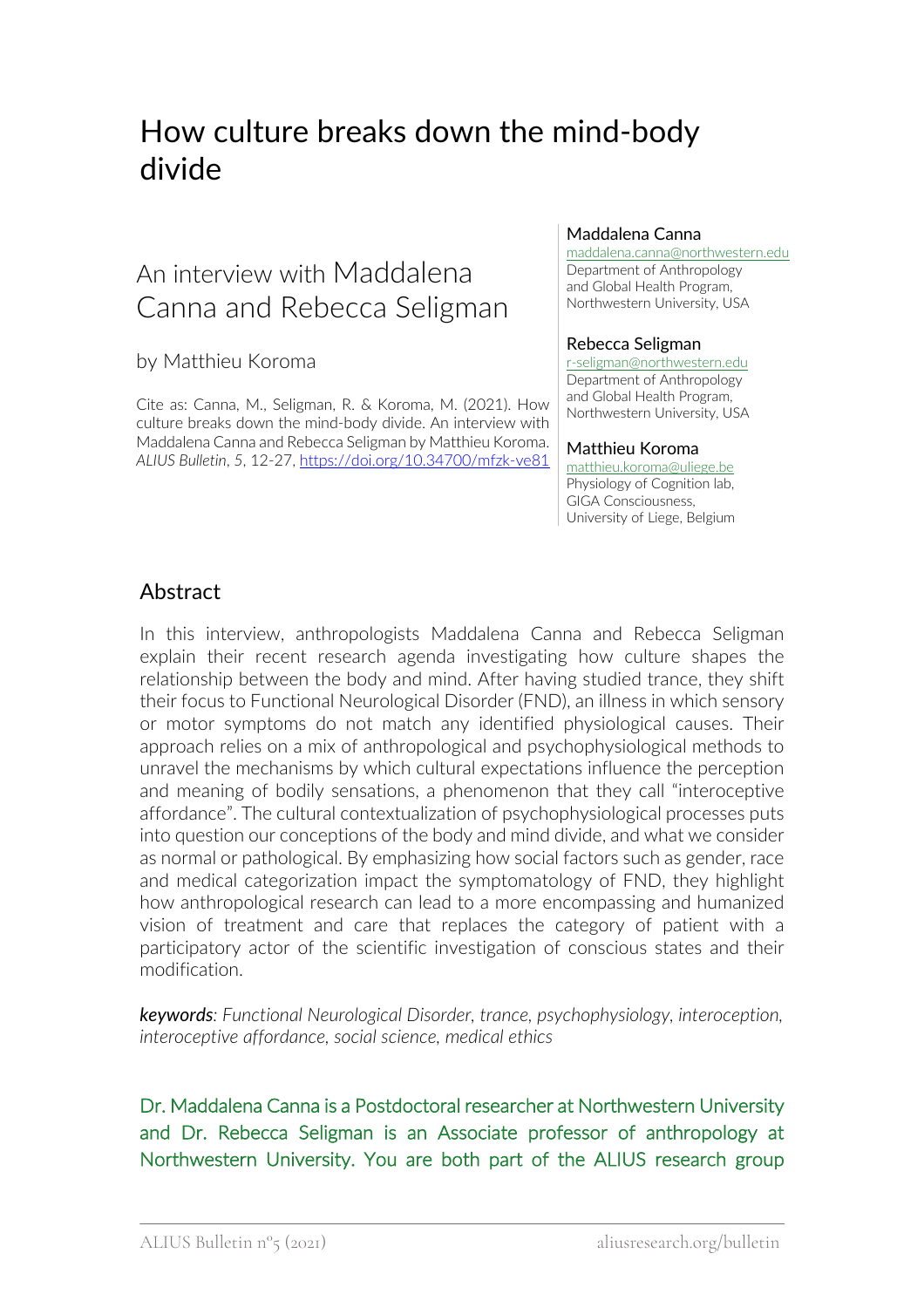## devoted to fostering interdisciplinary research about the diversity of consciousness. What types of conscious phenomena have you been primarily interested in? Could you illustrate how transcultural research has helped you better understand some aspects of consciousness?

We both conducted our PhD research on spirit possession; Maddalena Canna on demonic possession in Nicaragua, and Rebecca Seligman on religious possession in Brazilian Candomblé. Spirit possession has been frequently exoticized, as something exclusively bounded to localized systems of beliefs. Also, it has been medicalized and conflated with a wide array of psychiatric constructs, from hysteria to conversion disorder. We both reacted to these two lines of misconception—exoticization and pathologization—by deconstructing their underlying implicit assumptions. Both exoticization and pathologization of trance and possession rest on interrelated assumptions about the nature of consciousness and the relationship between mind and body.

Possession—in whatever form—is a compelling example of how consciousness cannot be reduced to the mind-body binarism dominating Western lay models of health. Studying the complex physiological, emotional and cognitive underpinnings of possession across cultures requires a model of the interplay between mind and body not relying on an implicit assumption of their ontological separation. As anthropologists, we acknowledge that diverse societies elaborate diverse conceptions of consciousness. This diversity operates not only at the conceptual level, but also in shaping experiences. The subtle line between normal and abnormal, progressive and regressive, healthy and pathological is highly variable not only across societies, but also across different moments and spaces within the same society or individual.

The way in which a state of consciousness is appraised (e.g., healthy vs. pathological) and reappraised shapes the core of its phenomenological experience. For example, a trance episode can be lived as pathological *before* religious initiation but healthy *after* it. The appraisal shapes the experience of trance, including its physiological components (e.g., hormonal and neuronal correlates) (Seligman 2018). This is why, as anthropologists, we put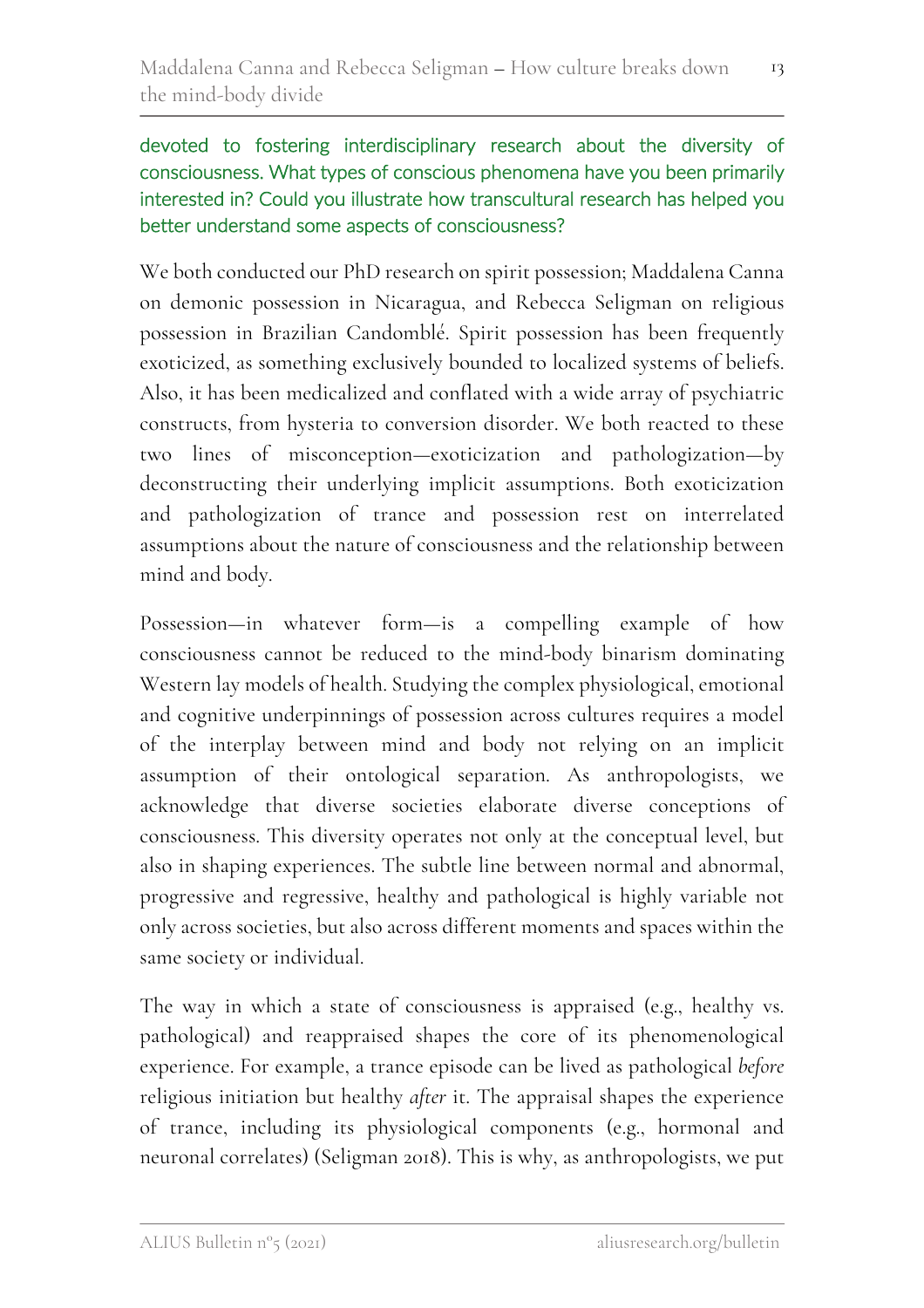phenomenological experience.<br>
in brackets the term "altered" when talking about states of consciousness. **44** The way in which a state of consciousness is<br>appraised (e.g., healthy vs. pathological) and appraised (e.g., healthy vs. pathological) and reappraised shapes the core of its phenomenological experience.

Transcultural research helps us better understand that the relationship between what is deemed normal and what is deemed altered is a matter of continuous negotiation, re-invention and transformation. Questioning the subtle line between normal and abnormal, relativizing the systems of normativity shared by any society, allows for a culturally attuned understanding of the diversity of consciousness. One of the foundations of anthropological practice is familiarizing the unknown and deconstructing the familiar. This paves the way for experimentation with the full range of potentialities of our own consciousness.

In your collaboration, you propose to explore how body-mind relationships are shaped by cultural factors. You do so by studying the case of Functional Neurological Disorder (FND), also known as Conversion Disorder (CD), which consists in the presence of sensory or motor symptoms that do not match any identified physiological causes (Canna & Seligman, 2020). For example, you introduce the case of Alice. Alice is a biomedical doctor who became anxious after being diagnosed with breast cancer. After her tumor was removed and no trace of propagation of cancer was found, she developed a series of symptoms such as an intense chest pain, arm paralysis and non-epileptic seizure despite her physiological state being diagnosed as normal. To account for these phenomena, you propose a framework in which bodily sensations depend on the embodiment of cultural models, explaining how expectations, for example Alice's medical knowledge about the spreading of cancer, are converted into the experience of somatic symptoms.

You both have been studying non-pharmacological trance in your research (Canna, 2016; Seligman, 2010). Trance is a conscious state during which physiological alterations are typically induced without apparent physiological cause and occurs within a cultural context, for example a ritual practice (Seligman, 2014). Trance is commonly practiced for healing purposes by shamans (Winkelman, 1989). By working on the way people frame the meaning and live their somatic experiences, body-mind relationships can be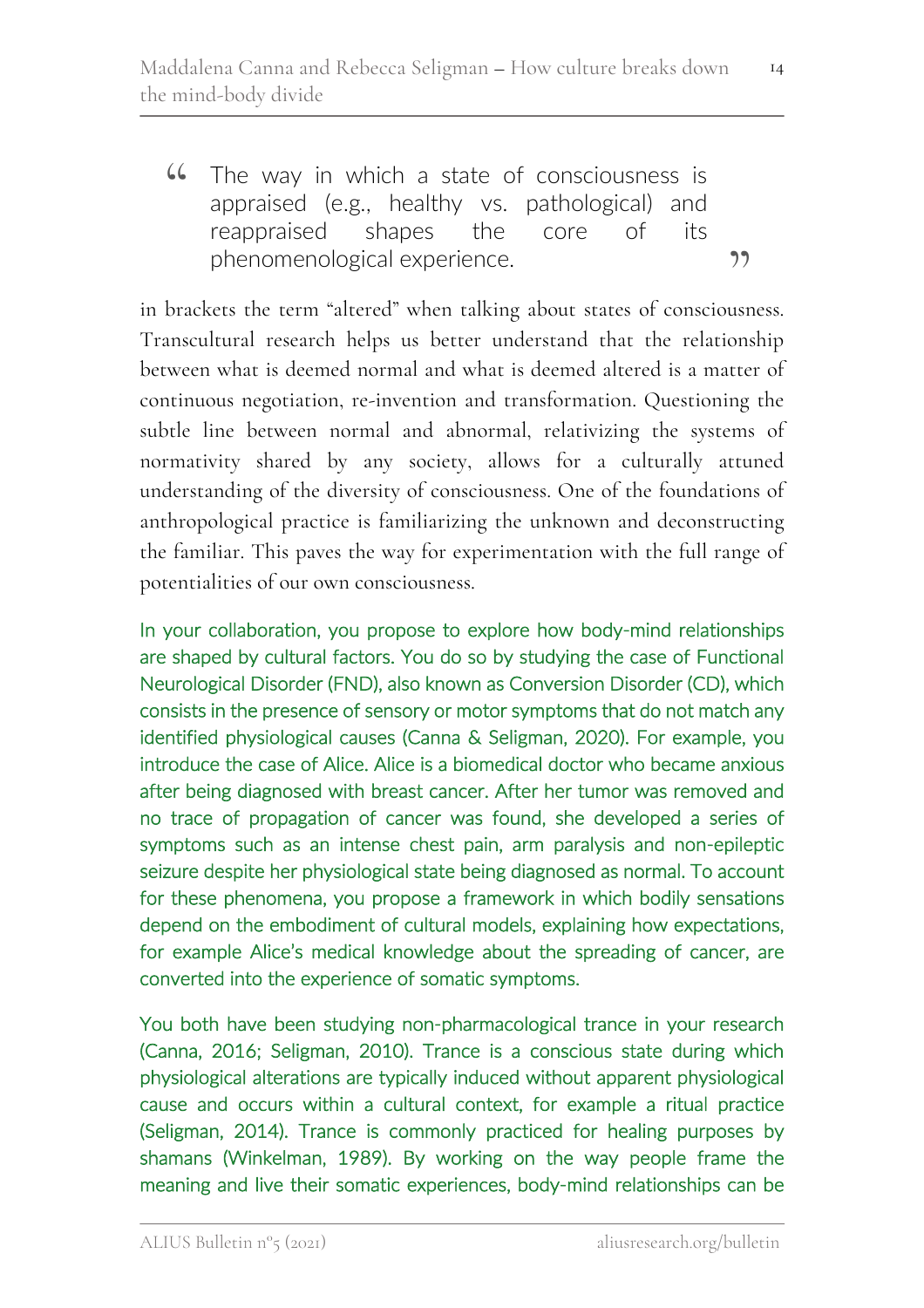## altered and allow therapeutic processes to happen. If FND and trance share some commonalities, do you think trance can be relevant in a way to help FND patients? Which continuities and discontinuities do you draw between these two phenomena?

The parallel between FND and trance is fascinating. It is fascinating because there are some common processes involved both in trance and in FND. In particular, we think these phenomena may both involve processes associated with what is known as dissociation. FND have been removed from the spectrum of dissociative disorders in the last DSM-5, where they are now listed under the broader category of Somatic Symptom Disorders (APA 2013). Nevertheless, if we adopt a larger, non-biomedically bounded notion of what dissociation is, we can recognize important overlaps.

Dissociation, as described cross-culturally by Seligman and Kirmayer, is the dis-integration of processes or components of the persona that are usually integrated (Seligman and Kirmayer, 2008). In this sense, FND symptoms and trance entail both dissociative components, as they rely on the temporary disintegration of processes that are integrated in a state that is deemed normal. In both cases, the experience seems to be related to a shift in the allocation of attention or regulation of information that is available to the selfconscious mind. For example, during a non-epileptic seizure (a form of FND) a person can lose control of their limb movements, and still remain in a state of conscious awareness. Something similar happens during trance, when bodily movements are perceived to happen beyond personal control, even though the individual conscious awareness is still intact (Seligman 2014; Halloy 2015; Canna 2017).

To return to the idea of what is normative and what is pathological, dissociation has typically been interpreted as pathological within the context of Euro-American psychiatry, and people living with FND may reject the connection as a result. But what our research shows is that the dis-integration of aspects of awareness takes place in non-distressing and non-pathological ways all the time, both outside and within Euro-American contexts. For this reason, we don't see any limitation on a potential therapeutic use of trance. Intervening on the dis-integration and re-integration of functions, trance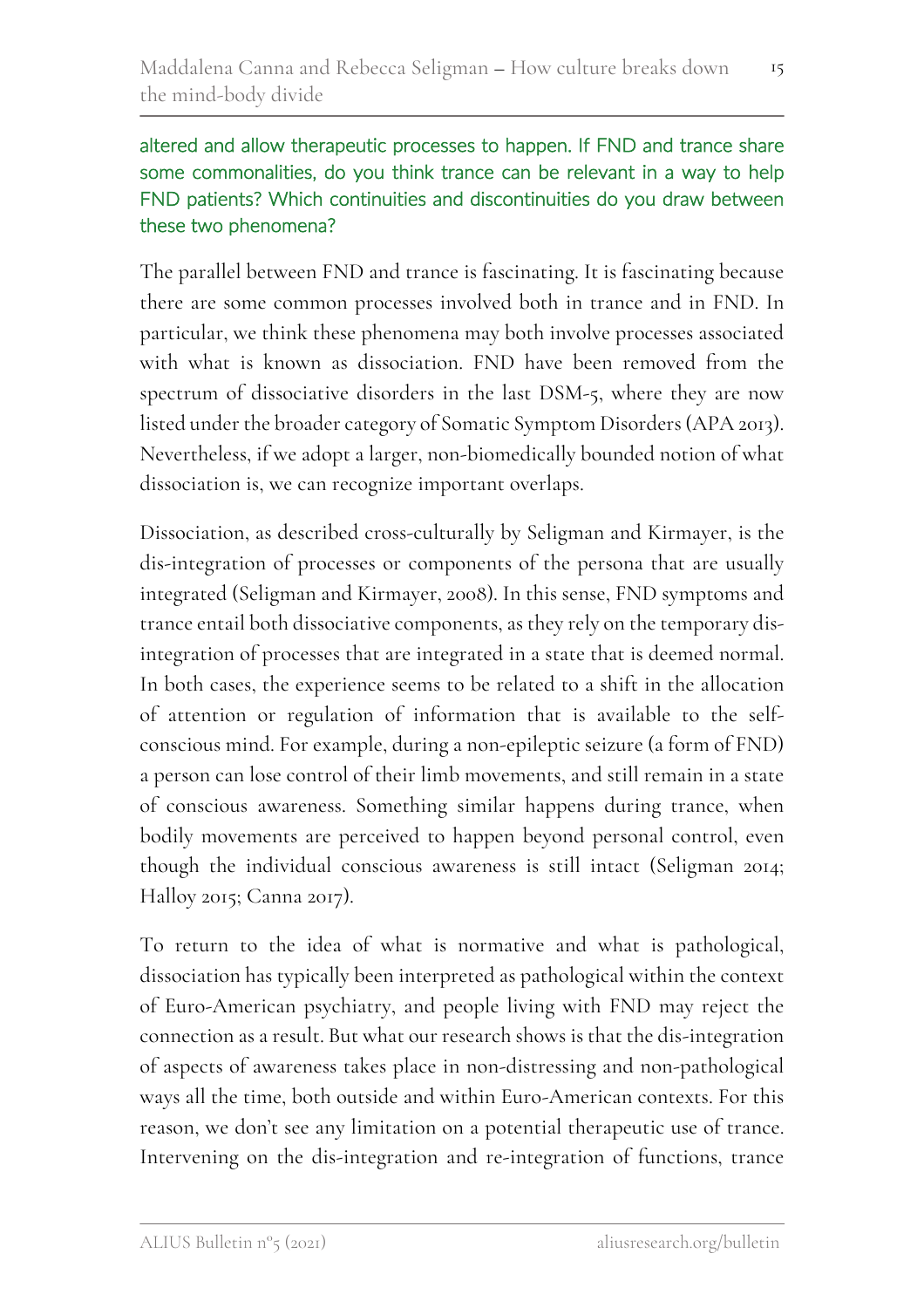and dissociative states can be used for an optimization of the overall health of the persona through the regulation of awareness—for example of pain or other sensations. Such regulation can lead to shifts in response and modulation or even reshaping of neuro-physiological pathways underpinning FND.

Intervening on the dis-integration and reintegration of functions, trance and dissociative states can be used to for an optimization of the overall health of the persona through the regulation of awareness—for example of pain or other sensations.  $66$  $"$ 

You argued that, in the case of Alice, her symptoms could arise from an enhanced sensitivity to her bodily signals along with a poor perceptual accuracy, explaining how benign bodily sensations can be amplified and misperceived as signs of the cancer spread (Canna & Seligman, 2020). To account for this phenomenon, you coined the notion of "interoceptive affordance" describing how "cultural models and exposures create encultured bodies, influencing not only the meanings of bodily symptoms but the very way in which bodily sensations are themselves perceived" (Canna & Seligman, p. 3). You propose to operationalize the study of interoceptive affordance by:

 i) characterizing the meaning associated with somatic sensations as expressed through metaphors referring to the bodily experiences

 ii) measuring the modifications of interoceptive abilities, *e.g.,* the sensitivity and accuracy of heart-beat detection

 iii) investigating the role of social factors such as gender in shaping the subjective and objective features of mind-body relationships

I would like to make the case for this approach by examining the case of anxiety. It has been established that anxiety is associated with altered interoceptive abilities (Paulus & Stein, 2010). On one hand, it is characterized by an enhanced interoceptive sensitivity, measured at the subjective level by a better heart-beat detection and at the neural level by a stronger heart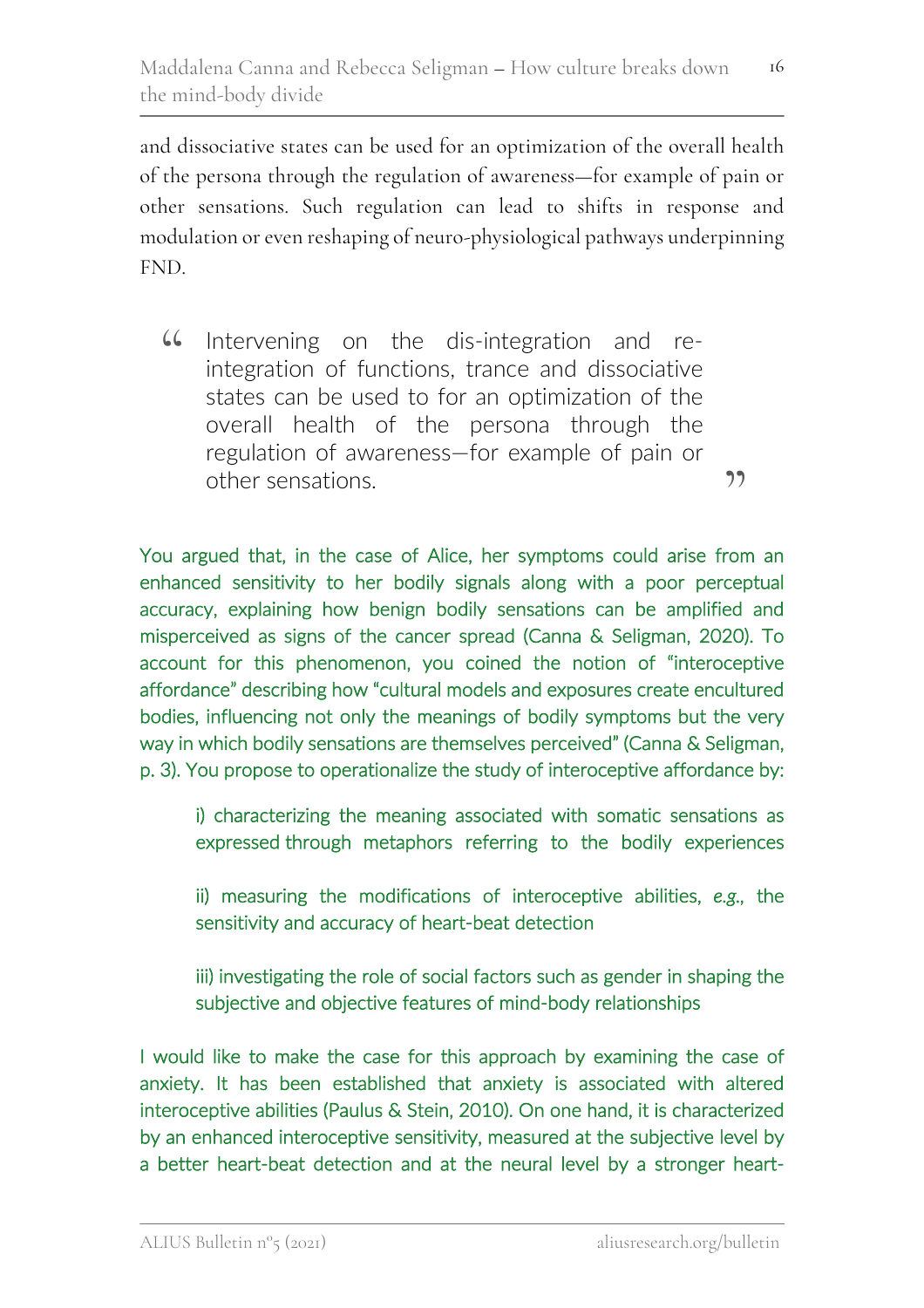evoked potential, the cerebral response to heart-beats (Domschke et al., 2010). Moreover, anxiety is more prevalent in women than men, in accordance with the clinical picture that 80% of FND patients are women, suggesting the role of social factors (Pigott, 1999; Canna & Seligman, 2020). Do you think that the concept of "interoceptive affordance" is helpful in understanding some aspects of anxiety? Is there a systematic link between anxiety and FND and what would be then the nature of this link?

You further refer to Ian Hacking's (1995) concept of "biolooping" to capture the way that social meanings not only affect peoples' behaviors and how they conceptualize themselves, but also how such meanings affect their own bodily states (Hacking, 1995; Seligman, 2018; Canna & Seligman, 2020). For example, anxiety is not just linked to an increased sensitivity to interoceptive signals, but it also actively alters bodily states since fear from panic attack can lead to an increased heart-beat and ultimately trigger panic attack itself. Such kinds of circular inferential mechanisms have been described in other types of conscious states such as schizophrenia, whereby delusions are created by selective sampling, amplification and reinterpretation of evidence at hand results not just in the misperception of the external world, but also the creation of an alternate worldview (Leptourgos et al., 2017). The notion of inference has been extended to interoception (Seth, 2013). Would you endorse the view that FND could rely on a similar type of circular interoceptive inference?

Importantly, schizophrenia is a condition which is differently appraised across cultures (Lin & Kleinman, 1988). This notably results in considering the apparition of hallucinations either as being symptomatic or not, and to vary in frequency and content depending on cultural contexts (Larøi et al., 2014). How do you expect FND and its symptomatology to vary across cultures?

We do think culture acts at the level of appraisal—and re-appraisal—in shaping and reinforcing loops of interoceptive inferences. For example, a sensation can be appraised as a symptom and trigger cascades of pathogenic reactions because of the negative meaning associated (Hay 2010, Canna and Seligman 2020). We learn to be afraid of some internal cues, and this red flag associated with specific sensations triggers emotional and physiological reactions, leading to it being experienced as disruptive. The parallel with schizophrenia is interesting. As studied by Luhrmann et al. (2012), some mental events like hearing voices (or auditory hallucination, from a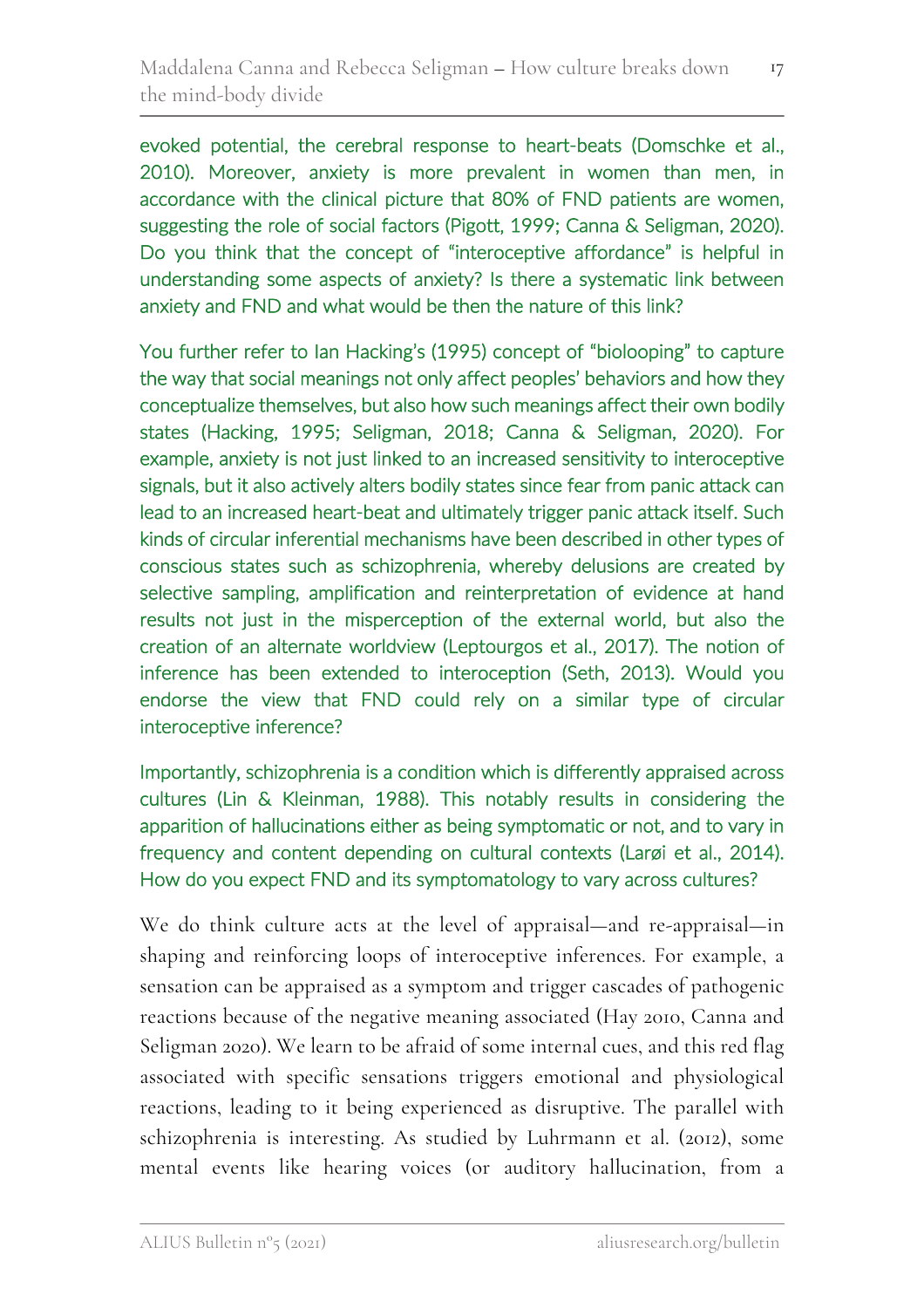pathologizing perspective) can be associated with different moral meanings across cultures. Voice-hearing can be appraised differently, from a stigmatizing sign of "being crazy" in the US, to a positive help received from gods or dead ancestors in other contexts (Ghana and India) (Luhrmann et al. 2015). Processes of socially shaped appraisal (also called cultural scaffolding, or social kindling) are not only a cultural gloss, or a superficial layer of experience, but they are at the very core of how an event is experienced and integrated in individual lives. In this sense, we expect that culture impacts on all key aspects of FND experience, namely the three broad axes that we identified as (a) interiorized cultural models of illness, (b) social stressors, (c) and stigma (Canna and Seligman, 2020).

Anxiety plays a key role in FND, even though it is indispensable to avoid the risk of conflation. People with FND have been burdened by medical dismissal for a long time, a dismissal that often came with the implicit moralizing accusation of "paying too much attention" to the symptoms or being overly anxious. Even the current DSM definition of Somatic Symptom Disorder reports the ambiguous criterion of "excessive thinking or worrying about a symptom". A notion of "excessive worries" paves the way for further medical dismissal and the reproduction of the trite stereotype that "It is all in their heads", implicitly entailing a moral responsibility in the reproduction of the symptom. We take a strong stance against the tendency to conflate FND with a by-product of anxiety. If anxiety often plays a role in FND, it is not its necessary nor sufficient cause, nor can it be modeled as functioning in the exact same way.

That said, if we go back to the idea that appraisal is a key, socially scaffolded or kindled aspect of interoceptive inference, then negative appraisals of

Processes of socially shaped appraisal (also called cultural scaffolding, or social kindling) are not only a cultural gloss, or a superficial layer of experience, but they are at the very core of how an event is experienced and integrated in individual lives  $\epsilon$ 

"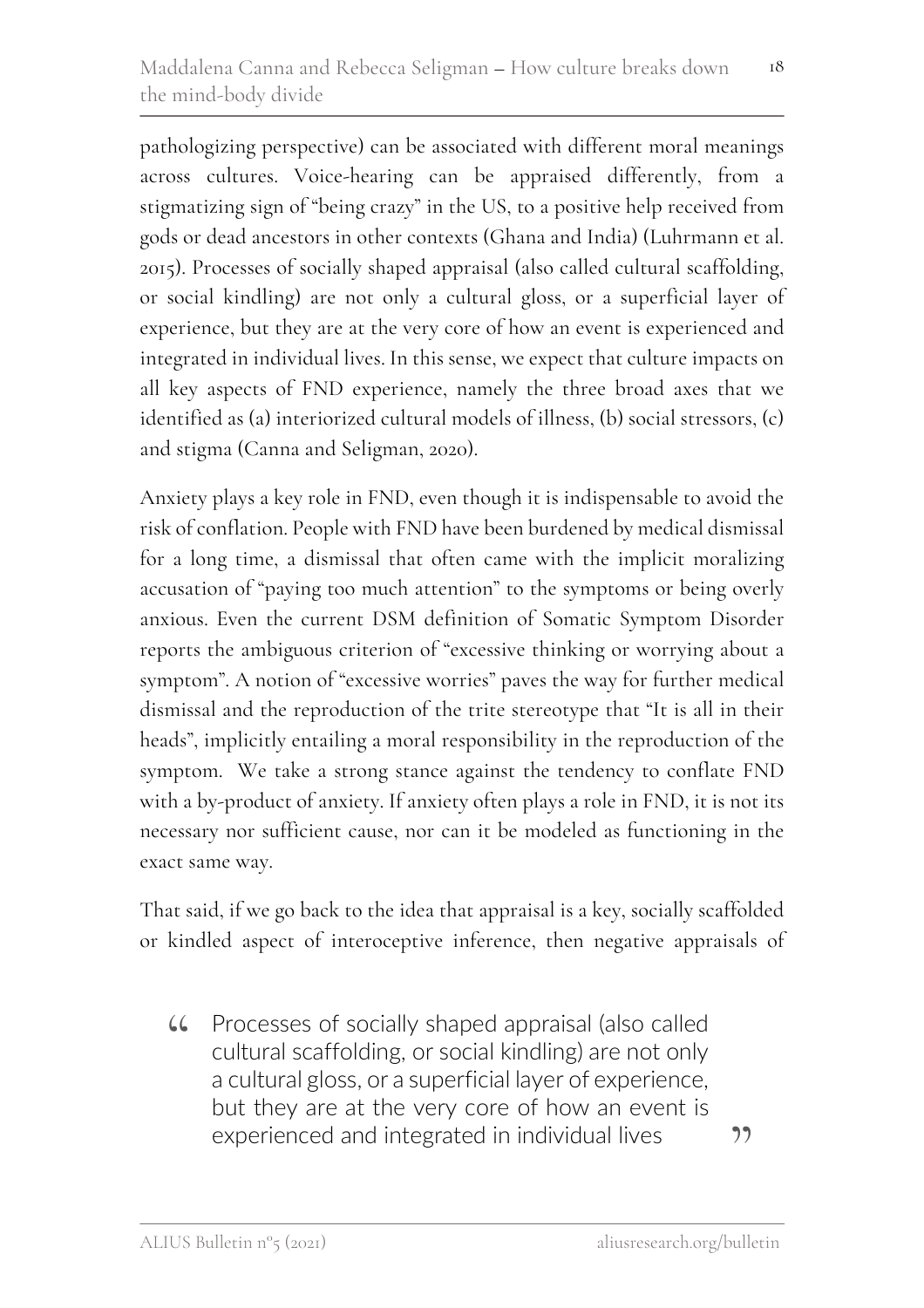sensations can reinforce interoceptive attention to particular cues as well as increasing anxiety. We refer to the subsequent loops as "bio-looping" because the mechanisms are not only cognitive and affective but can also entail physiological responses that become activated or reinforced through such loops—for example stress hormones and inflammatory processes. In light of such processes, it would be especially productive to consider how genderspecific forms of anxiety—for example the hyper-focus on the control of feminine bodies common in Euro-American societies—may concentrate patterns of sensitization among specific pockets of the population and contribute to the huge gender disparity in FND.

You introduce the notion of "self-scape" to describe the set of possibilities that a given society offers to individuals to realize themselves. This allows us to explain how personal history as well as cultural factors such as gender or race shape the models available to FND patients to express and cope with their disorder. Notably, you describe psychogenic non-epileptic seizures (PNES), a form of symptom occurring during FND, "as a complex form of communication, which is not merely a constellation of symptoms distributed across the mind-body divide, but also a complex language for soliciting interactional collaboration in coping" (Canna & Seligman, 2020, p4). What do you think PNES can tell us about the cultural models available to FND patients to express their symptoms? How do you think gender and race shape not only predispositions but also the way FND patients might express or relate to their bodily symptoms?

During the course of our study, we decided to abandon the notion of PNES, for a more neutral NES, in order to avoid the implicit assumption that these seizures are mostly psychogenic. We do think that psychological factors are at play in all FND, but not as the only cause, and not more than in any other health condition. We strongly endorse a non-binary model of mind and body, hence reducing a condition to psychogenic-only or physical-only etiology would be theoretically and pragmatically problematic. Because of this coconstitutive nature of mental and physical aspects of health, the main intersectional variables of sex/gender and race/ethnicity are always at play.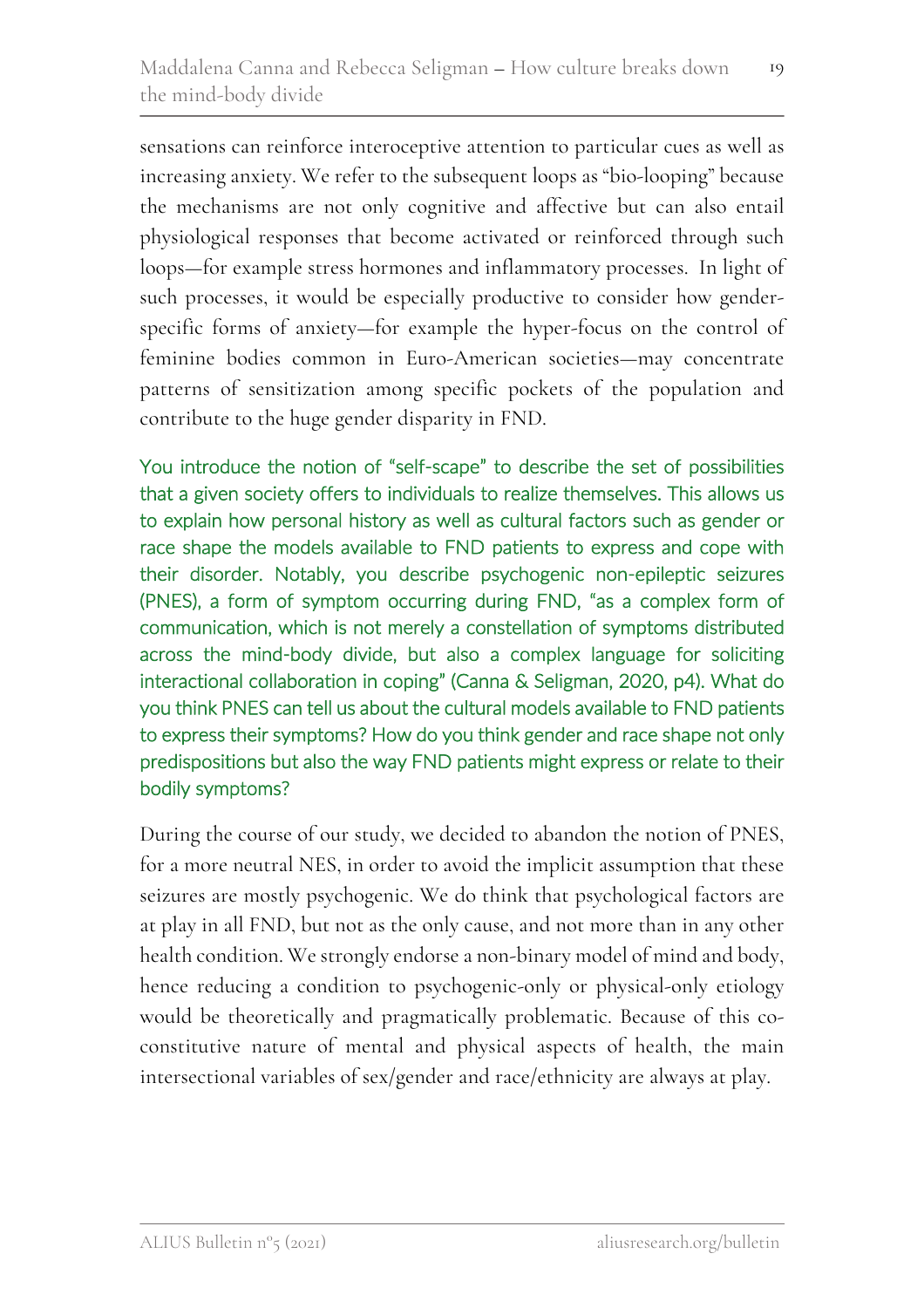Concerning gender, we discussed the issue of the hyper-focalization on the control of feminine bodies in the previous answer. We expect that this and other gender constructions, such as gendered models of caregiving, will play important roles in FND. Men may also interiorize gendered models, such as the model of the "tough guy" typical of many masculinities where vulnerability and dependency are morally despised, and this model may interfere with their coping mechanisms and increase risk of FND (Canna, preliminary evidence 2021). Also, race and ethnicity work at multiple levels. In our preliminary study we analyze a case where institutional racism in the US made a FND patient feel treated like a "crackhead" by the healthcare providers because of her skin color (Canna and Seligman, 2020). Medical mistrust generated by structural racism aggravates patterns of dysfunctional interoception that, in turn, may reinforce FND. When we are talking about cultural difference, we should at least disentangle between two main axes:

i) cultural diversity as the availability of multiple models to appraise and reappraise symptoms, a process that can be negative, positive or neutral. For example, in Brazilian Candomblé individuals who experience loss of control over their bodies and consciousness learn to reappraise and shape the experience as opportunities to connect with gods (Canna and Seligman, 2020).

ii) racial and ethnic variables as different positional identities in a single society, often entailing power differentials. In the US, where we are conducting our study, a long history of medical mistrust affects in particular Latinx and African American populations (Sewell, 2015) and this is just one among the manifold variables that count in the modulation of FND.

We strongly endorse a non-binary model of mind and body, hence reducing a condition to psychogenic-only or physical-only etiology would be theoretically and pragmatically problematic.  $66$ 

่<br>")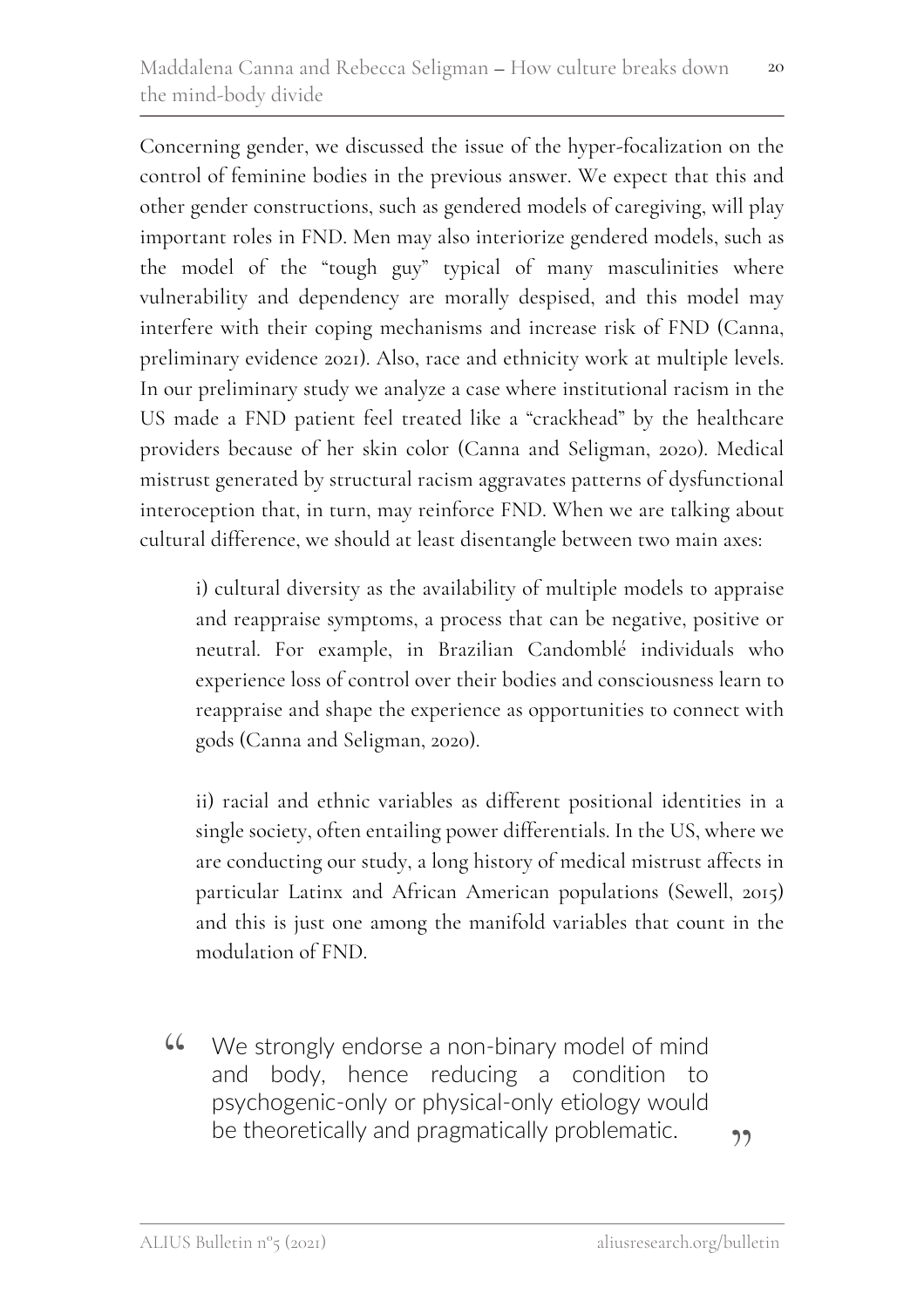You argued that "although the three dimensions that we presented—the embodiment of cultural meaning, the conversion of chronic stress and the impact of stigma—are particularly evident in PNES, (…) the range of their applicability can be extended to other Functional Neurological Disorders, and other Somatic Symptom Disorders as well" (Canna and Seligman, 2020, p.7). In FND, the conversion of cultural models into symptoms is rendered clearcut from the fact that the physiological state by definition does not match the symptoms expressed.

Do you think these dimensions play a role in a larger spectrum of diseases in which psychological factors play a role in the apparition and expression of somatic symptoms, such as psychosomatic disorders? What features of the patient and environment might be important to measure to study the interactions between somatic symptoms and cultural variables?

Coming back to trance, there are cases in which people are possessed and their experience is attributed to the presence of some external force controlling their body and mind. Do you know about any reports of changes in interoceptive abilities in this case? More generally, the contribution of mindbody relationship to consciousness is drawing more and more interest, inasmuch as the integration of the visceral signals into cognitive activity has been proposed as a foundation for the subjective component of conscious experience (Nikolova et al., 2021; Park & Tallon-Baudry, 2014). How do you think that the study of interoception and its cultural shaping can be a promising avenue of research for the study of the diversity of conscious states?

The cultural shaping of interoception is without any doubt a promising avenue for further research not only on FND, but on all the somatic dimensions of any other condition. As mentioned previously, we endorse a strongly non-binary model of health and human experience. What we call "mind" and "body" in Western societies are not separated entities in many other cultures. Hence, we don't see any structural reason—beyond conventional disciplinary boundaries—to consider the physical and the mental as two separate realms. One of the main reasons for our interest in FND is that it is a compelling illustration of the artificiality of the mind/body divide. In the case of FND, the mind/body divide comes to its most nefarious consequences: inadequate healthcare and a long history of mistreatment. Theoretically, this stems from an incapability to conceive of health in holistic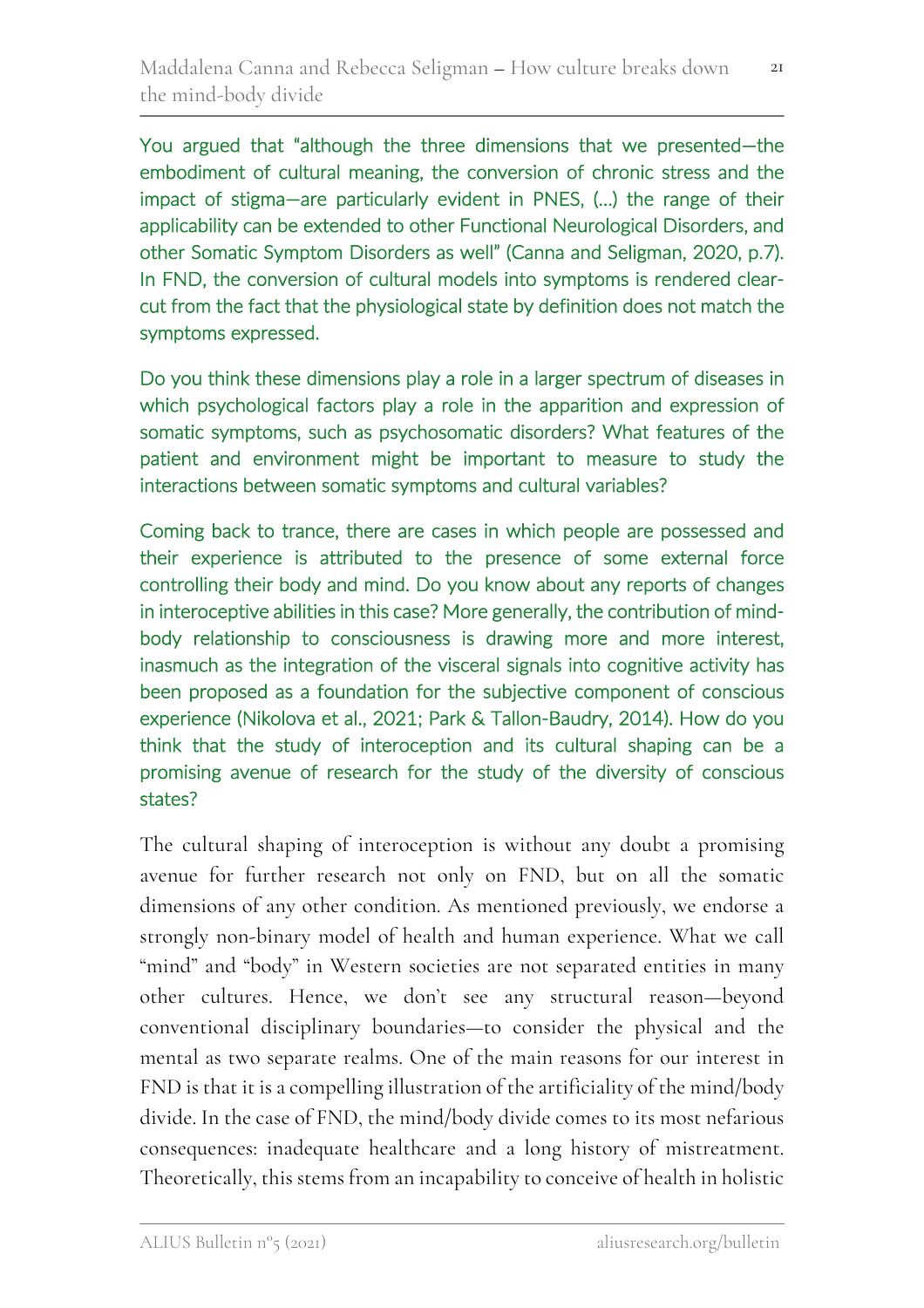terms, by taking into account the multiple entanglements of different physiological and psychological processes. Through a cross-cultural perspective, we can question the artificiality of this divide and aim at offering a more encompassing—and humanized—vision of treatment and care.

A great illustration of this is our work on trance and possession, in which mind, body and self can be seen to influence one another in powerful ways. In Rebecca Seligman's work on spirit possession, she found that certain interoceptive cues signaled the onset of trance, therefore spirit mediums were particularly tuned into these sensations and typically shifted consciousness away from self-awareness and bodiliness, to a different state. In Maddalena Canna's work a comparable tuning happens when the possession is deemed dangerous—or demonic in spiritual terms. Complex sets of interoceptive cues signal the onset of a state of consciousness where the reconfiguration of perceptive, cognitive and bodily processes is experienced as disruptive (Seligman 2014, 2018; Canna 2017, 2021). Something similar is likely to be happening in FND, but within an entirely different context of meaning—one in which the connection between mind, body, and self is not embraced. Thus, different contexts of meaning can radically shift interoception and the experience of somatic symptoms.

These ideas are supported by some interesting recent neuroscience research on the "Material Me" (Seth 2013), which suggests that interoceptive functions—or interoceptive affordances, as we call them—can be at the origin of the most primary sense of self. By closely monitoring this process—in collaboration with the patients as active participants in our investigation we hope to pave the way not only for a better understanding of FND, but most broadly for a more encompassing model of human health.

Through a cross-cultural perspective, we can question the artificiality of this divide and aim at offering a more encompassing—and humanized vision of treatment and care  $66$ 

 $22$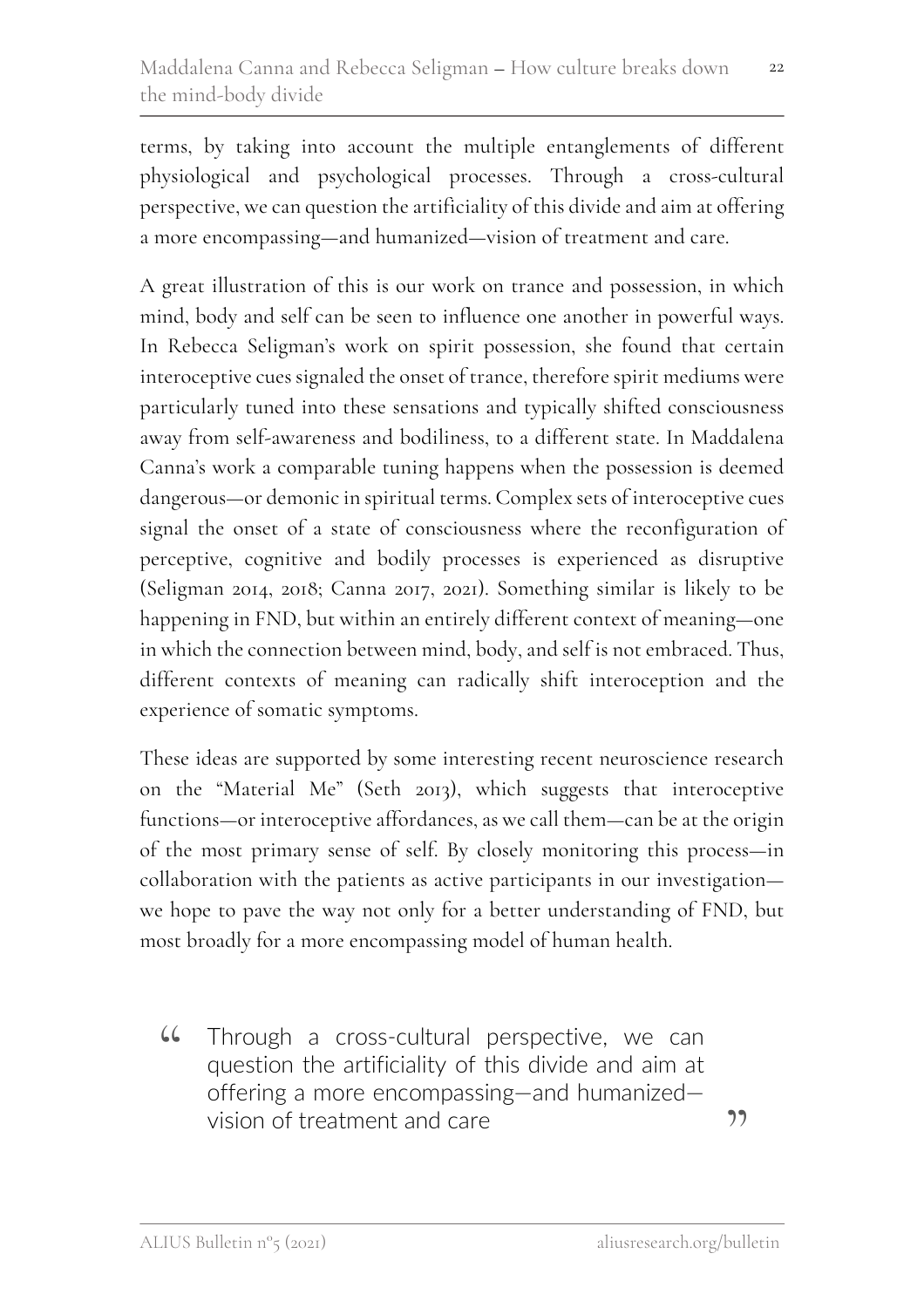The stigma surrounding mental diseases and its internalization by patients plays a primary role in the severity of symptoms, adherence to treatment and the outcome of the disease (Livingston & Boyd, 2010). In line with this consideration, you argue that "effective treatments of FND must act as "moral laboratories" where individuals' selves are reshaped through innovative social experiments that serve to modify moral appraisals of their symptoms. In the current context of the quality-of-care crisis, effective therapies must be based on the co-construction of a common ground of meaning between patient and therapist." (Canna & Seligman, 2020, p.5).

More generally, I would like to frame this type of approach as part of a bigger movement of "action research", where scientific research is thought as integrated within and accompanying social action. How do you think anthropological research can be incorporated into medical contexts to integrate medical treatments skillfully and appropriately with morality, bioethics, and personal preferences?

Anthropological research *is* action, at many levels. First of all, ethnography, which is the staple of anthropological methodology, is a method based on establishing a qualitative, in-depth exchange with our participants. Maddalena Canna likes to say that, as anthropologists, we don't study people, we study *with* people. When we conduct our usual 2-3-hour long sessions of dialogue with the participants (also called the one-on-one in-depth interviews) many things happen. Some participants may experience their symptoms, e.g., functional paralysis and blindness, during the interview, monitor them with the researcher in real time, and sometimes identify meaningful connections to what is being discussed in the interview.

This is just an example of how qualitative methodology is generative by itself. This verbal *and somatic* dialogue not only fosters self-reflexivity in the participants, but also offers the empathy and participatory care that many patients can't find in the current healthcare system. In this sense, we aim at offering a first, immediate response to the current quality-of-care-crisis described by many patients, who feel that the healthcare system is more and more compartmentalized and dehumanized (Marcum 2008, Oldani 2014, Eck 2020). Providing the participant with a context for expressing their distress in their own words and being recognized for the specificity of their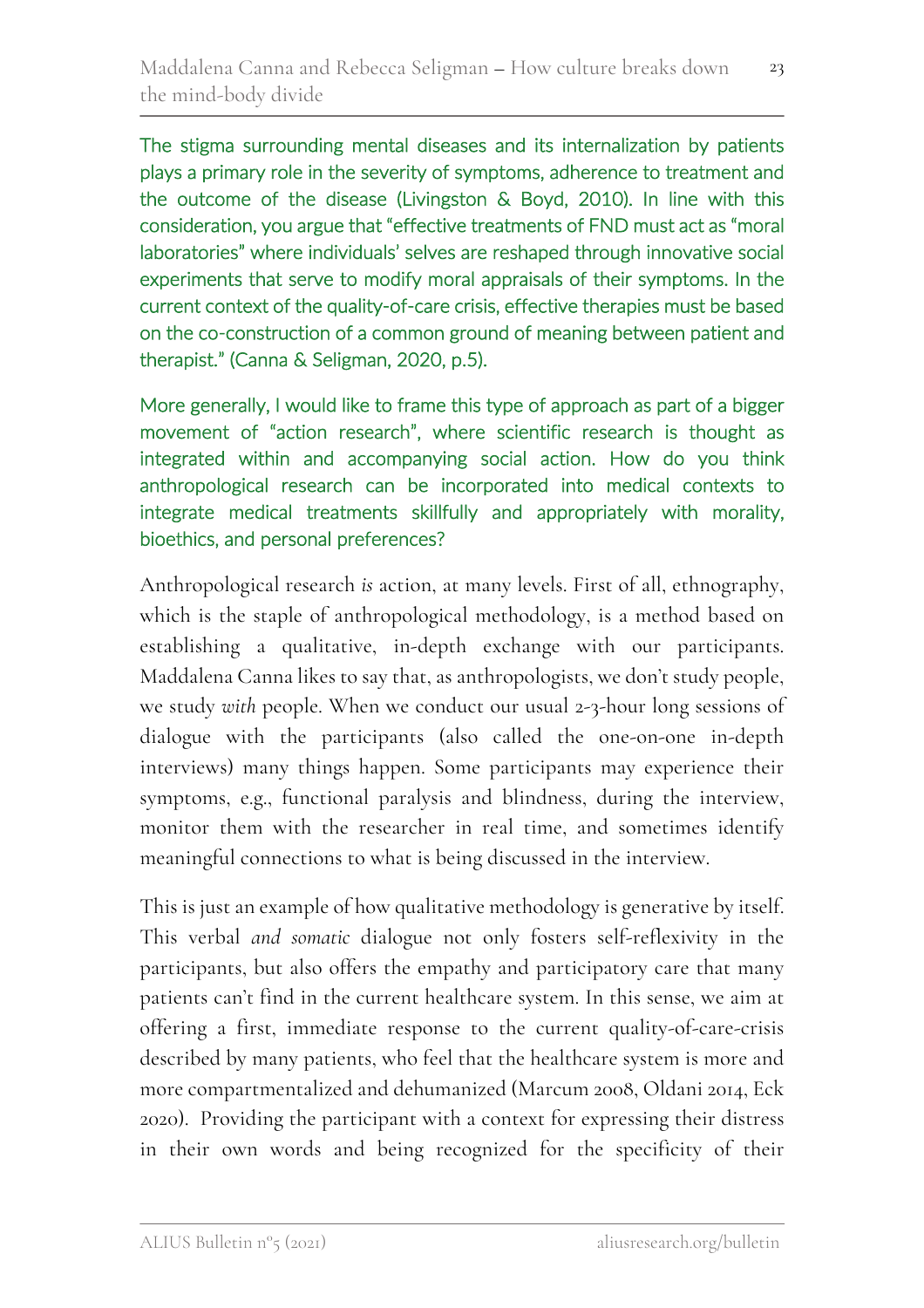Anthropological research *is* action, (…) we don't " study people, we study *with* people. **"** 

experience can impact on further coping, if not healing. During her ethnography of seizures related to demonic possession in Nicaragua, Maddalena Canna used drawing as a means to establish a non-verbal dialogue with sufferers. Many of them experienced the processes of drawing their demons as a healthy expulsion of pathogenic meanings, a form of assisted selfhealing practice (Canna 2017). Even if we won't go as far as considering ethnographic dialogue as a healing process in and of itself, we do consider that the process of recognition intrinsic in qualitative research is likely to have a positive impact on the overall wellbeing of the participants.

Also, our methodology includes a practice of self-journaling, providing each participant with a digital platform to monitor symptoms and comment on them in real-time through a phone application (mEMA, mobile Ecological Momentary Assessment). This provides an additional occasion for a participatory analysis of what daily living with FND entails. Our participants are extremely well-informed and aware of the scientific literature, as well as aware of the social representations and misrepresentations circulating on FND. FND are still a mostly unknown and frequently misrecognized condition. Participants/patients are eager to work on furthering awareness and global education about FND, by contributing not as objects, but as active participants of our study. In the long term, trends are emerging in the treatment of FND towards a multi-disciplinary approach, bringing together not only psychologists and neurologists, but also social scientists and workers, towards increasingly integrated care (Bael and al., in press).

Our project is a pioneer in this direction, as it is the first federal project on FND lead by social scientists in the US. In addition, we strongly believe that anthropological knowledge can be translational, allowing it to be applied in different kinds of practice. While translation can be challenging, one of things that we excel at in anthropology is understanding the different stakes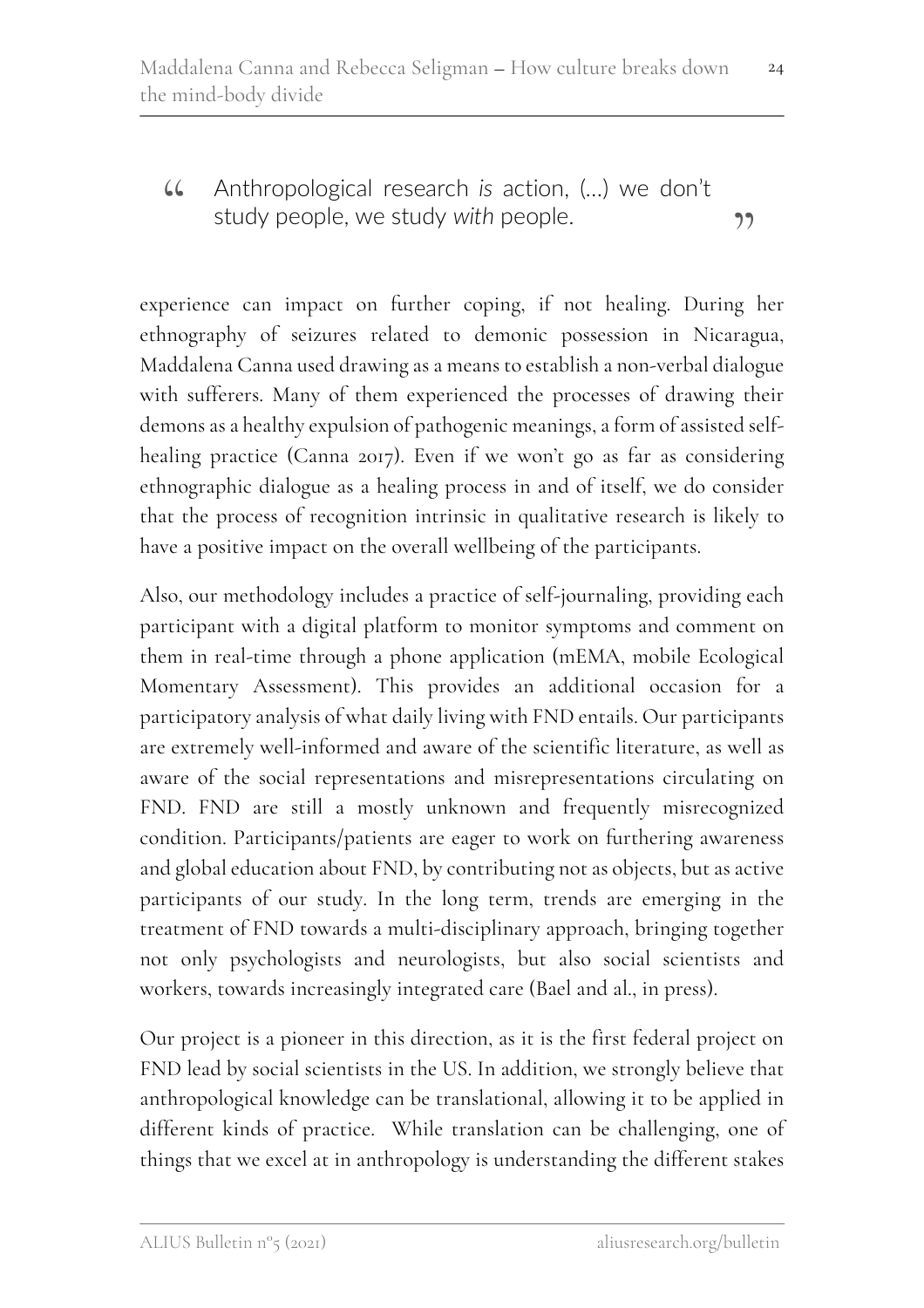and stakeholders, social and political dynamics in different contexts. This kind of insight can help us translate the findings of this work on FND in terms that will be meaningful to clinicians. In so doing, we hope to pave the way for a more multi-faceted, multi-disciplinary approach to treatment and care for people living with FND.

### References

Canna, M. (2016). *"Dis-lui qu'il n'existe pas". La propagation de la transe grisi siknis chez les Miskitos du Nicaragua*. Doctoral thesis.

Canna, M. (2017). Modéliser les Configurations d' Etats Altérés de Conscience. *Intellectica, 2017/1, 67* : 269-299.

Canna, M. (2019). *La Contagion Visionnaire*. Cahiers d'Anthropologie Sociale 17, David Dupuis & Maddalena Canna éds., Paris, L'Herne, 2019.

Canna, M., & Seligman, R. (2020). Dealing with the unknown. Functional neurological disorder (FND) and the conversion of cultural meaning. *Social Science & Medicine*, *246*, 112725. https://doi.org/10.1016/j.socscimed.2019.112725

Canna, M. (2021). Mapping Bodily Empires. *Fyssen Foundation Annales* 2021.

Canna, M. (In Press) Visceral Visions. Rethinking Embodiment and Desire in Global Mental Health. *Culture, Medicine and Psychiatry*.

Domschke, K., Stevens, S., Pfleiderer, B., & Gerlach, A. L. (2010). Interoceptive sensitivity in anxiety and anxiety disorders: An overview and integration of neurobiological findings. *Clinical Psychology Review*, *30*(1), 1—11. https://doi.org/10.1016/j.cpr.2009.08.008

Hacking, I. (1995). *Rewriting the Soul: Multiple Personality and the Sciences of Memory*. Princeton University Press. https://doi.org/10.1515/9781400821686

Halloy. (2012). Gods in the Flesh: Learning Emotions in the Xangô Possession Cult (Brazil). *Ethnos*,  $77(2)$ ,  $177-202$ . https://doi.org/10.1080/00141844.2011.586465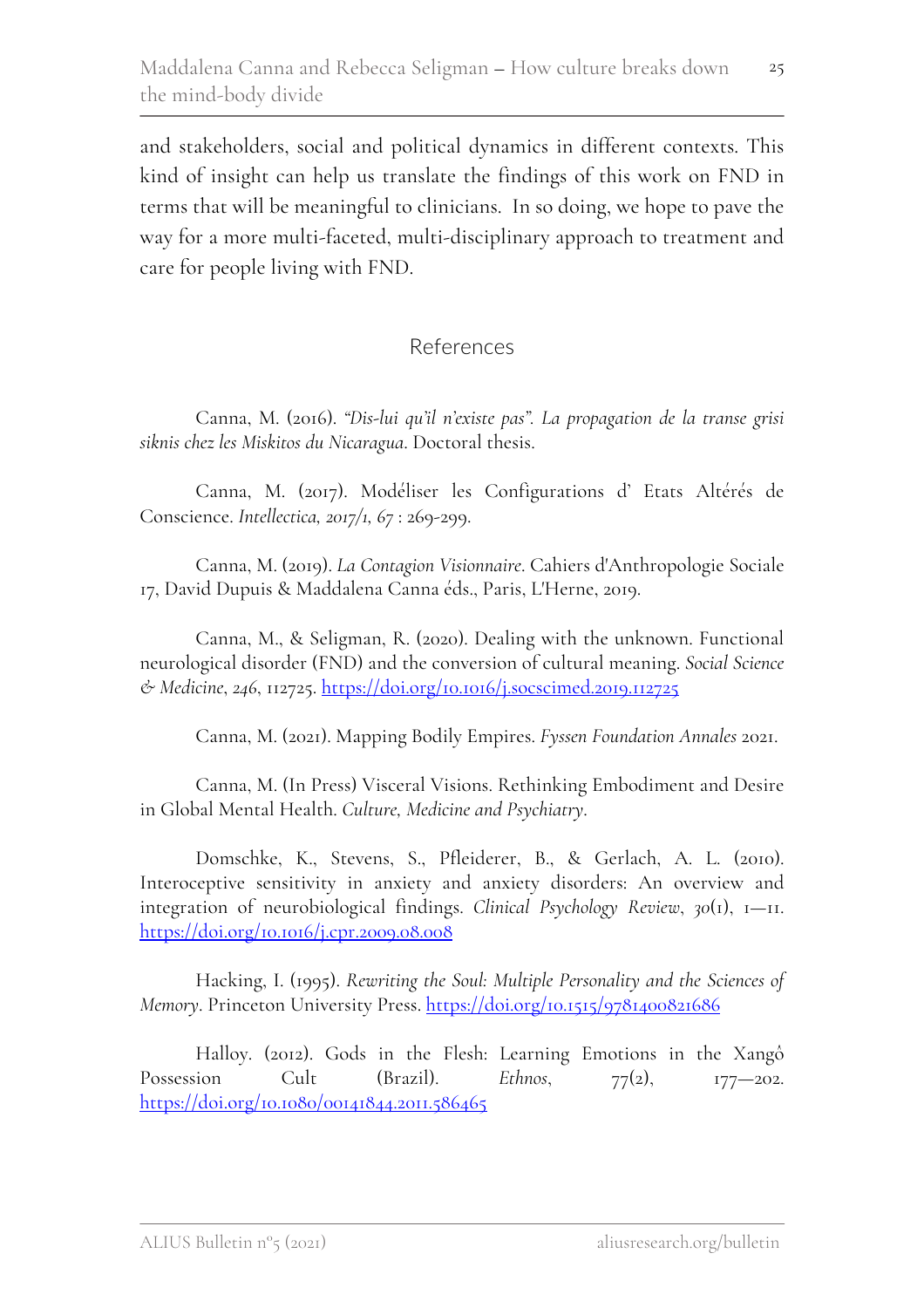Hay. (2008). Reading Sensations: Understanding the Process of Distinguishing `Fine' from `Sick'. *Transcultural Psychiatry, 45*(2), 198—229. https://doi.org/10.1177/1363461508089765

Larøi, F., Luhrmann, T. M., Bell, V., Christian, W. A., Deshpande, S., Fernyhough, C., Jenkins, J., & Woods, A. (2014). Culture and Hallucinations: Overview and Future Directions. *Schizophrenia Bulletin*, *40*(Suppl\_4), S213—S220. https://doi.org/10.1093/schbul/sbu012

Leptourgos, P., Denève, S., & Jardri, R. (2017). Can circular inference relate the neuropathological and behavioral aspects of schizophrenia? *Current Opinion in Neurobiology*, *46*, 154—161. https://doi.org/10.1016/j.conb.2017.08.012

Lin, K.-M., & Kleinman, A. M. (1988). Psychopathology and Clinical Course of Schizophrenia: A Cross-Cultural Perspective. *Schizophrenia Bulletin*, *14*(4), 555— 567. https://doi.org/10.1093/schbul/14.4.555

Livingston, J. D., & Boyd, J. E. (2010). Correlates and consequences of internalized stigma for people living with mental illness: A systematic review and meta-analysis. *Social Science & Medicine*, *71*(12), 2150—2161. https://doi.org/10.1016/j.socscimed.2010.09.030

Luhrmann, Nusbaum, H., & Thisted, R. (2010). The Absorption Hypothesis: Learning to Hear God in Evangelical Christianity. *American Anthropologist, 112*(1), 66—78. https://doi.org/10.1111/j.1548-1433.2009.01197.x

Luhrmann, Padmavati, R., Tharoor, H., & Osei, A. (2015). Hearing Voices in Different Cultures: A Social Kindling Hypothesis. *Topics in Cognitive Science, 7*(4), 646—663. https://doi.org/10.1111/tops.12158

Marcum, J.A., 2008. *Humanizing Modern Medicine.* Springer, Netherlands. https://doi.org/10.1093/obo/9780195396577- 0216.

Nikolova, N., Waade, P. T., Friston, K. J., & Allen, M. (2021). What Might Interoceptive Inference Reveal about Consciousness? *Review of Philosophy and Psychology*. https://doi.org/10.1007/s13164-021-00580-3

Oldani, M. (2014). Deep pharma: Psychiatry, anthropology, and pharmaceutical detox. *Culture, Medicine, and Psychiatry*, *38*(2), 255-278. https://doi.org/10.1007/s11013-014-9369-8

Park, H.-D., & Tallon-Baudry, C. (2014). The neural subjective frame: From bodily signals to perceptual consciousness. *Philosophical Transactions of the Royal*